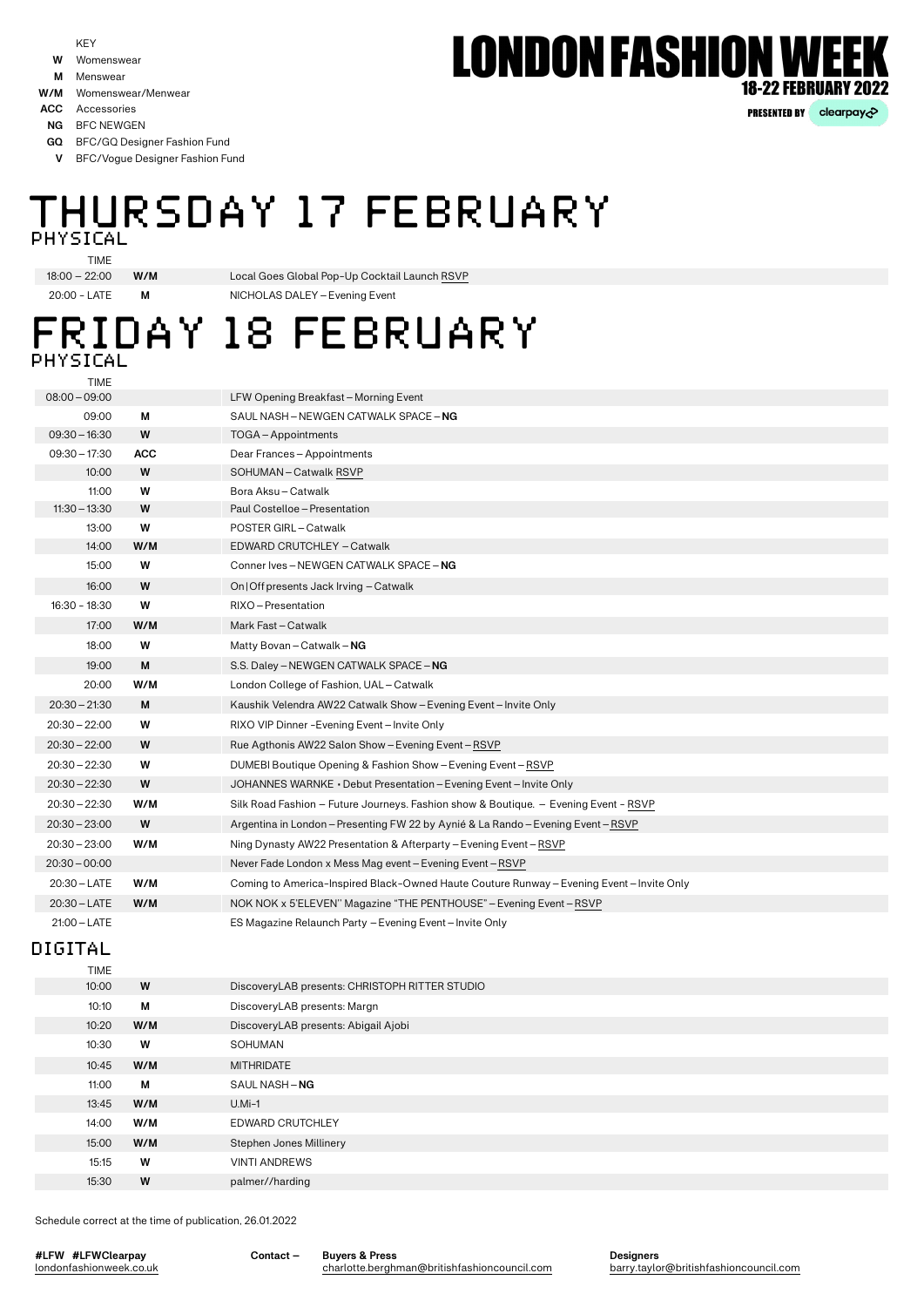KEY

- Womenswear **W**
- **M** Menswear
- **W/M** Womenswear/Menwear

**ACC** Accessories

**NG** BFC NEWGEN

BFC/GQ Designer Fashion Fund **GQ**

BFC/Vogue Designer Fashion Fund **V**

## SATURDAY 19 FEBRUARY **PHYSICAL**

TIME

| $9:00 - 10:00$  | W   | Noon By Noor-Morning Event-Invite Only                                                         |
|-----------------|-----|------------------------------------------------------------------------------------------------|
| $09:30 - 18:30$ | W   | EDELINE LEE - Appointments                                                                     |
| 10:00           | W   | Nensi Dojaka - NEWGEN CATWALK SPACE - NG                                                       |
| 11:00           | W   | Eudon Choi-Catwalk                                                                             |
| 12:00           | W/M | Ahluwalia-Catwalk-GQ                                                                           |
| 13:00           | W   | EFTYCHIA - NEWGEN CATWALK SPACE - NG                                                           |
| 14:00           | W   | Molly Goddard-Catwalk                                                                          |
| 15:00           | W   | Huishan Zhang-Catwalk                                                                          |
| 16:00           | М   | ROBYN LYNCH - NEWGEN CATWALK SPACE - NG                                                        |
| 17:00           | W   | HALPERN-Catwalk                                                                                |
| $17:30 - 19:30$ | W/M | SCOTT HENSHALL - Presentation                                                                  |
| 18:00           | W/M | DANIEL w. FLETCHER - Catwalk                                                                   |
| 19:00           | W/M | Labrum London - NEWGEN CATWALK SPACE - NG                                                      |
| 20:00           | W/M | Richard Quinn - Catwalk - NG                                                                   |
| $20:30 - 20:50$ | W   | L SAHA A/W 22 Show - Evening Event-Invite Only                                                 |
| $20:30 - 21:00$ | М   | Jaded Life Collective: Afrofuturism - Time Traveller - Evening Event - RSVP                    |
| $20:30 - 22:30$ | W   | Banshee of Savile Row Salon Show/Presentation - Evening Event - RSVP                           |
| $20:30 - 22:30$ | W   | Hip Curve & Friends Catwalk - Evening Event-RSVP                                               |
| $20:30 - 22:30$ | W/M | MARIA FATHI CATWALK SHOW - Evening Event - RSVP                                                |
| $20:30 - 22:30$ | M   | "THE WILL TO FORM" A Presentation By Reuben Selby - Evening Event - RSVP                       |
| $20:30 - 00:00$ |     | Never Fade London x Mess Mag event-Evening Event-RSVP                                          |
| $20:30 - LATE$  | W   | MONA CORDES: CELLUSION (FASHION DANCE PERFORMANCE) - Evening Event - RSVP                      |
| $20:30 - LATE$  | W/M | Tokyo James Presents: A rave with the frogs - powered by Jendaya - Evening Event - Invite Only |
|                 |     |                                                                                                |

### DIGITAL

| TIME  |     |                                           |
|-------|-----|-------------------------------------------|
| 10:00 | W   | DiscoveryLAB presents: Anciela            |
| 10:10 | W   | DiscoveryLAB presents: J E CAI            |
| 10:20 | W   | DiscoveryLAB presents: Florentina Leitner |
| 11:30 | W/M | BMUET(TE)                                 |
| 11:45 | W/M | SEOKWOON YOON                             |
| 12:00 | W/M | Ahluwalia - GO                            |
| 12:30 | W   | <b>TOGA</b>                               |
| 12:45 | W   | DI PETSA                                  |
| 13:00 | W/M | av vattev                                 |
| 14:15 | W/M | <b>JENS LAUGESEN</b>                      |
| 14:30 | W/M | RAY CHU                                   |
| 14:45 | W   | Banshee of Savile Row                     |
| 15:00 | W   | MARQUES ' ALMEIDA                         |
| 18:00 | W/M | DANIEL w. FLETCHER                        |
|       |     |                                           |

Schedule correct at the time of publication, 26.01.2022

**#LFW #LFWClearpay** londonfashionweek.co.uk **Contact – Buyers & Press**

[charlotte.berghman@britishfashioncouncil.com](mailto:charlotte.berghman%40britishfashioncouncil.com?subject=)

**Designers** [barry.taylor@britishfashioncouncil.com](mailto:barry.taylor%40britishfashioncouncil.com?subject=)

# **LONDON FASHION WE 18-22 FEBRUARY 2022**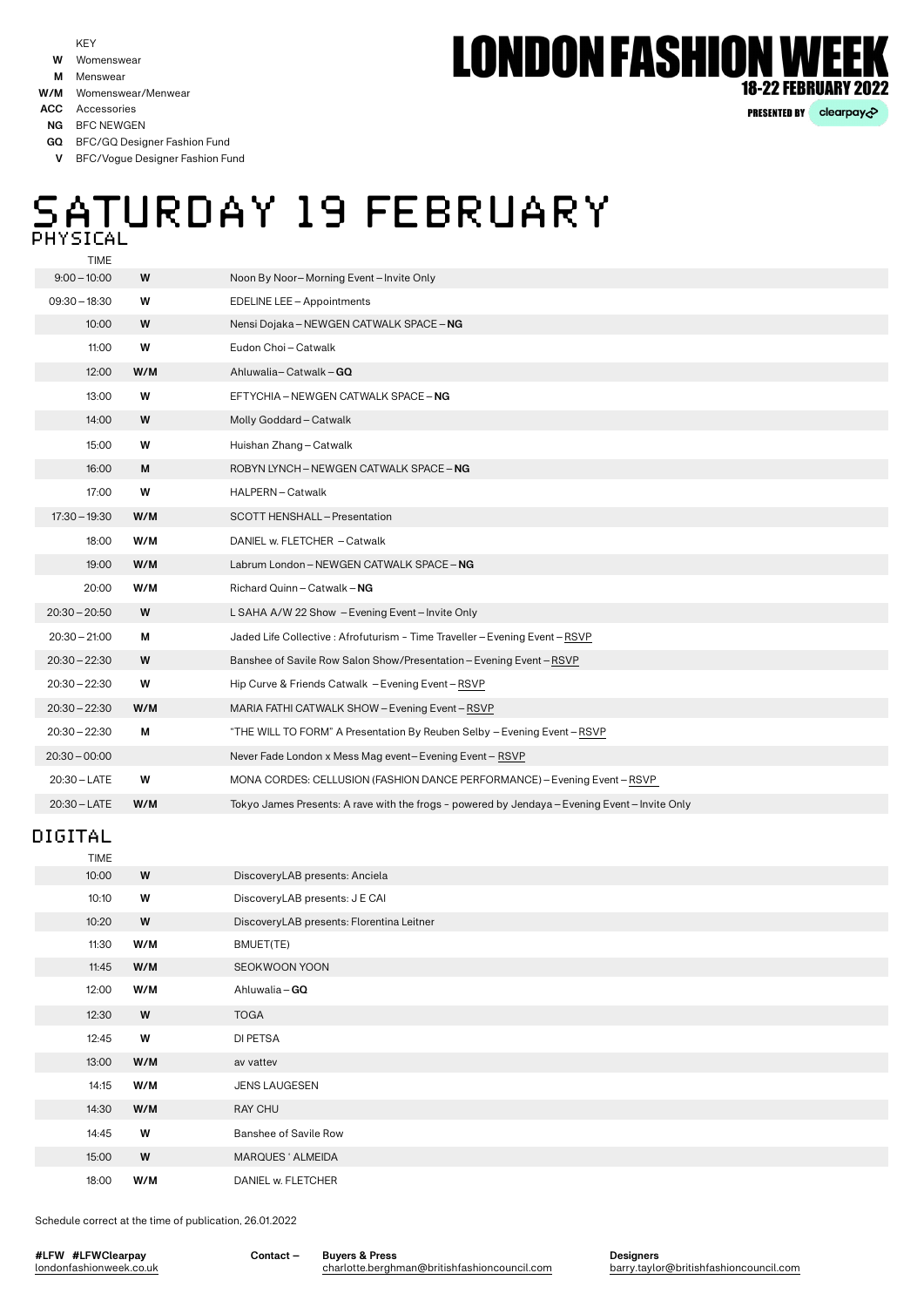#### Womenswear **W**

**M** Menswear

**ACC** Accessories

**NG** BFC NEWGEN

BFC/GQ Designer Fashion Fund **GQ**

BFC/Vogue Designer Fashion Fund **V**

## SUNDAY 20 FEBRUARY PHYSICAL

TIME

| $09:30 - 18:30$ | W   | <b>EDELINE LEE - Appointments</b>                                                          |  |
|-----------------|-----|--------------------------------------------------------------------------------------------|--|
| 10:00           | W   | yuhan wang - NEWGEN CATWALK SPACE - NG                                                     |  |
| $10:30 - 18:30$ | W   | Temperley London - Appointments                                                            |  |
| 11:00           | W/M | CENTRAL SAINT MARTINS MA FASHION - Catwalk                                                 |  |
| 12:00           | W   | 16Arlington - Catwalk                                                                      |  |
| 14:00           | W   | IA London - Catwalk                                                                        |  |
| $15:30 - 17:30$ | W/M | INGRID KRAFTCHENKO - Presentation                                                          |  |
| 16:00           | W   | David Koma - Catwalk                                                                       |  |
| 17:00           | M   | Stefan Cooke - NEWGEN CATWALK SPACE - NG                                                   |  |
| 18:00           | W   | Simone Rocha-Catwalk                                                                       |  |
| 19:00           | W/M | FASHION EAST - Catwalk                                                                     |  |
| $20:30 - 21:30$ | W   | AADNEVIK Catwalk Show - Evening Event - RSVP                                               |  |
| $20:30 - 22:30$ | W/M | Lan of Fashion London Runway Showcase - Evening Event-RSVP                                 |  |
| $20:30 - 00:00$ |     | Never Fade London x Mess Mag event - Evening Event-RSVP                                    |  |
| $21:30 - LATE$  | W/M | Unhidden - Future Proof Fashion - Digital Presentation, Q&A, Drinks - Evening Event - RSVP |  |
|                 |     |                                                                                            |  |

#### TIME DIGITAL

| $\blacksquare$ |            |                                       |
|----------------|------------|---------------------------------------|
| 10:00          | W/M        | DiscoveryLAB presents: Sól Hansdóttir |
| 10:10          | М          | DiscoveryLAB presents: Strongthe      |
| 10:20          | <b>ACC</b> | DiscoveryLAB presents: EX-A STUDIO    |
| 10:45          | ACC        | <b>STAXX</b>                          |
| 11:00          | W/M        | <b>SCOTT HENSHALL</b>                 |
| 11:15          | М          | Harris Wharf London                   |
| 11:45          | W          | Elleme                                |
| 12:00          | W          | On   Off presents Jack Irving         |
| 18:00          | W          | Simone Rocha                          |
|                |            |                                       |

Schedule correct at the time of publication, 26.01.2022

**#LFW #LFWClearpay** londonfashionweek.co.uk **Contact – Buyers & Press**

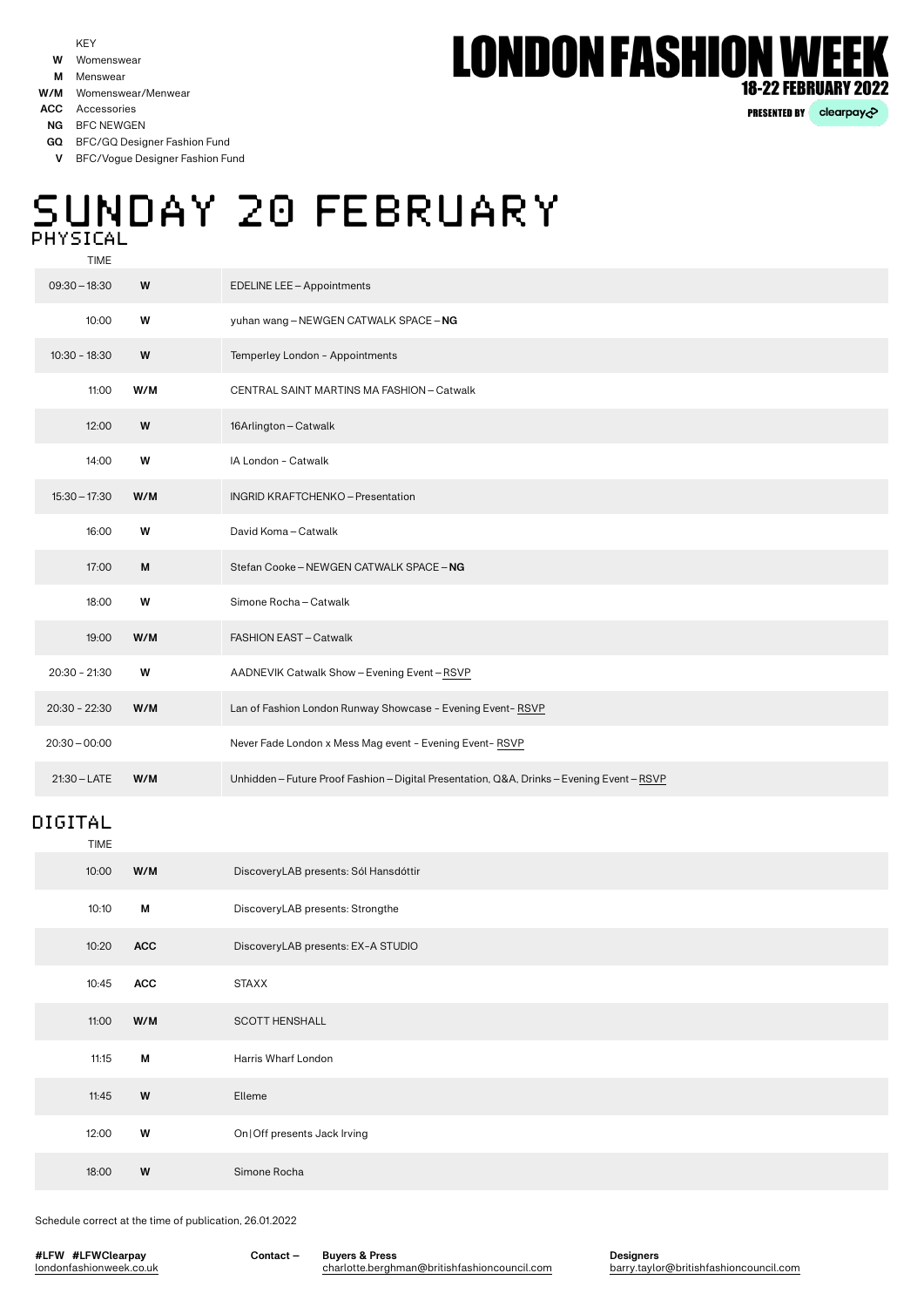#### Womenswear **W**

- **M** Menswear
- **W/M** Womenswear/Menwear

**ACC** Accessories

**NG** BFC NEWGEN

BFC/GQ Designer Fashion Fund **GQ**

BFC/Vogue Designer Fashion Fund **V**

## MONDAY 21 FEBRUARY **PHYSICAL**

TIME

| $09:30 - 11:00$ | <b>ACC</b> | ROKER – NEWGEN PRESENTATION SPACE – NG                                                                      |
|-----------------|------------|-------------------------------------------------------------------------------------------------------------|
| $09:30 - 18:30$ | W          | EDELINE LEE - Appointments                                                                                  |
| 12:00           | W          | ROKSANDA-Catwalk                                                                                            |
| 13:00           | W          | Preen by Thornton Bregazzi-Catwalk                                                                          |
| 14:00           | W          | SUPRIYA LELE - NEWGEN CATWALK SPACE - NG                                                                    |
| $14:30 - 15:45$ |            | A Future of Fashion Commerce Discussion with Clearpay - Partner                                             |
| 15:00           | W/M        | Erdem-Catwalk                                                                                               |
| 16:00           | W          | PAUL & JOE - Catwalk                                                                                        |
| $16:30 - 18:30$ | W/M        | Feng Chen Wang - Presentation                                                                               |
| $18:30 - 20:30$ | W/M        | FEBEN-NEWGEN PRESENTATION SPACE-NG                                                                          |
| 19:00           | W          | Rejina Pyo-Catwalk                                                                                          |
| $20:30 - 22:30$ | W/M        | Carlota Barrera - Evening Event - Invite Only                                                               |
| $20:30 - 00:00$ |            | Never Fade London x Mess Mag event - Evening Event - RSVP                                                   |
| 21:00 - LATE    |            | Perfect Magazine Party with BY FAR and ANTI-AGENCY celebrating Perfect Issue 2 - Evening Event: Invite Only |

### DIGITAL

| TIME  |     |                                              |
|-------|-----|----------------------------------------------|
| 10:00 | W   | DiscoveryLAB presents: DREAMING ELI by Elisa |
| 10:10 | М   | DiscoveryLAB presents: SASKIA                |
| 10:20 | W/M | DiscoveryLAB presents: Ester Kubisz          |
| 11:00 | W/M | Vivienne Westwood                            |
| 11:15 | W/M | APUJAN                                       |
| 11:30 | ACC | HELEN KIRKUM - NG                            |
| 11:45 | W   | ACCIDENTAL CUTTING                           |
| 12:30 | M   | Kaushik Velendra                             |
| 15:15 | W/M | PRONOUNCE                                    |
| 15:30 | W/M | London College of Fashion, UAL               |
| 15:45 | W/M | 8ON8                                         |
| 16:00 | W   | PAUL & JOE                                   |
| 16:30 | W/M | Helen Anthony                                |
|       |     |                                              |

Schedule correct at the time of publication, 26.01.2022

**#LFW #LFWClearpay** londonfashionweek.co.uk **Contact – Buyers & Press**

[charlotte.berghman@britishfashioncouncil.com](mailto:charlotte.berghman%40britishfashioncouncil.com?subject=)

**Designers** [barry.taylor@britishfashioncouncil.com](mailto:barry.taylor%40britishfashioncouncil.com?subject=)

# **LONDON FASHION WE 18-22 FEBRUARY 2022**